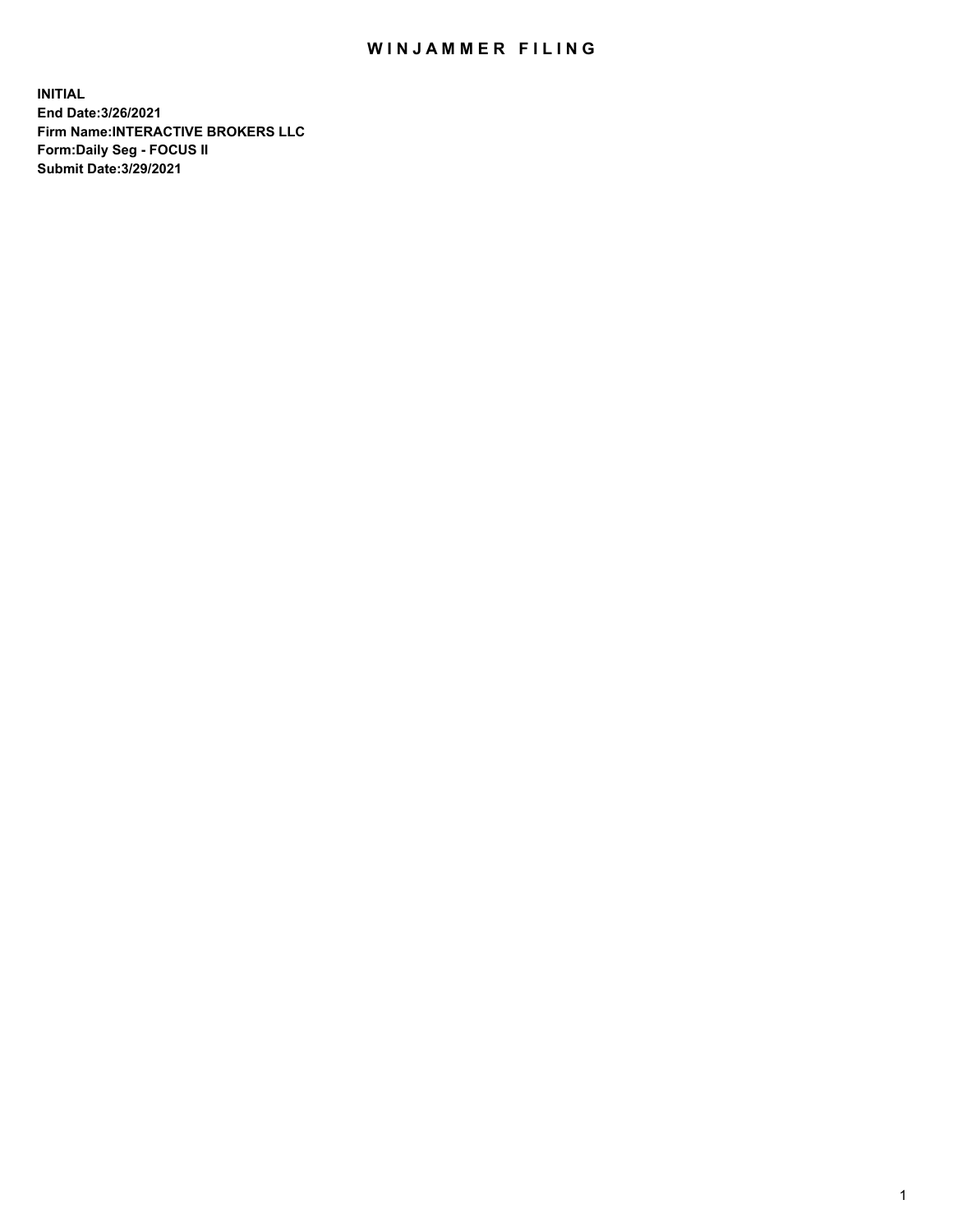**INITIAL End Date:3/26/2021 Firm Name:INTERACTIVE BROKERS LLC Form:Daily Seg - FOCUS II Submit Date:3/29/2021 Daily Segregation - Cover Page**

| Name of Company                                                                                                                                                                                                                                                                                                                | <b>INTERACTIVE BROKERS LLC</b>                                                   |  |
|--------------------------------------------------------------------------------------------------------------------------------------------------------------------------------------------------------------------------------------------------------------------------------------------------------------------------------|----------------------------------------------------------------------------------|--|
| <b>Contact Name</b>                                                                                                                                                                                                                                                                                                            | James Menicucci                                                                  |  |
| <b>Contact Phone Number</b>                                                                                                                                                                                                                                                                                                    | 203-618-8085                                                                     |  |
| <b>Contact Email Address</b>                                                                                                                                                                                                                                                                                                   | jmenicucci@interactivebrokers.c<br>om                                            |  |
| FCM's Customer Segregated Funds Residual Interest Target (choose one):<br>a. Minimum dollar amount: ; or<br>b. Minimum percentage of customer segregated funds required:% ; or<br>c. Dollar amount range between: and; or<br>d. Percentage range of customer segregated funds required between:% and%.                         | <u>0</u><br>$\overline{\mathbf{0}}$<br>155,000,000 245,000,000<br>0 <sub>0</sub> |  |
| FCM's Customer Secured Amount Funds Residual Interest Target (choose one):<br>a. Minimum dollar amount: ; or<br>b. Minimum percentage of customer secured funds required:% ; or<br>c. Dollar amount range between: and; or<br>d. Percentage range of customer secured funds required between:% and%.                           | <u>0</u><br>$\overline{\mathbf{0}}$<br>80,000,000 120,000,000<br>0 <sub>0</sub>  |  |
| FCM's Cleared Swaps Customer Collateral Residual Interest Target (choose one):<br>a. Minimum dollar amount: ; or<br>b. Minimum percentage of cleared swaps customer collateral required:% ; or<br>c. Dollar amount range between: and; or<br>d. Percentage range of cleared swaps customer collateral required between:% and%. | <u>0</u><br>$\underline{\mathbf{0}}$<br>0 <sub>0</sub><br>0 <sub>0</sub>         |  |

Attach supporting documents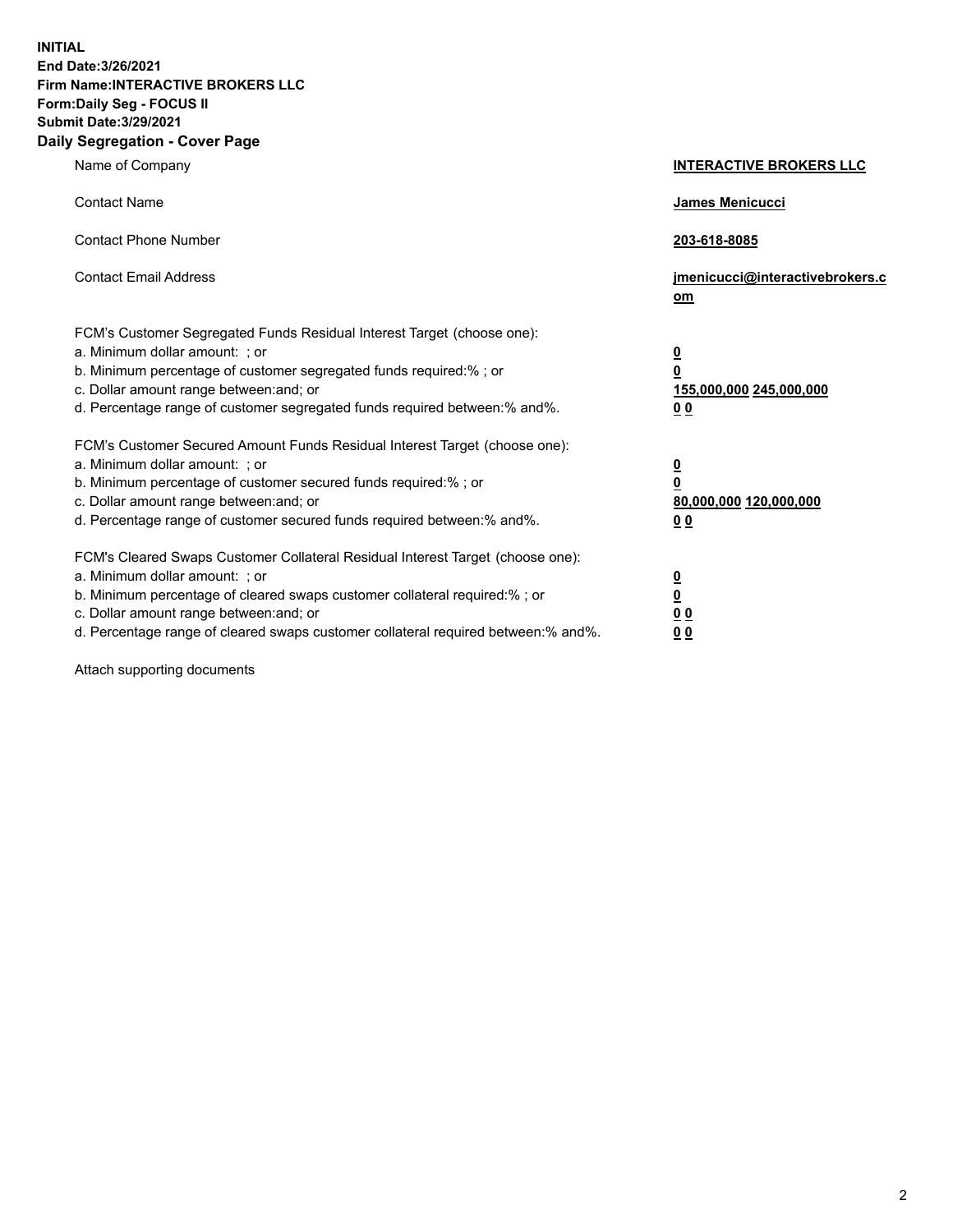**INITIAL End Date:3/26/2021 Firm Name:INTERACTIVE BROKERS LLC Form:Daily Seg - FOCUS II Submit Date:3/29/2021 Daily Segregation - Secured Amounts**

## Foreign Futures and Foreign Options Secured Amounts Amount required to be set aside pursuant to law, rule or regulation of a foreign government or a rule of a self-regulatory organization authorized thereunder **0** [7305] 1. Net ledger balance - Foreign Futures and Foreign Option Trading - All Customers A. Cash **480,306,785** [7315] B. Securities (at market) **0** [7317] 2. Net unrealized profit (loss) in open futures contracts traded on a foreign board of trade **1,967,123** [7325] 3. Exchange traded options a. Market value of open option contracts purchased on a foreign board of trade **127,787** [7335] b. Market value of open contracts granted (sold) on a foreign board of trade **-11,466** [7337] 4. Net equity (deficit) (add lines 1. 2. and 3.) **482,390,229** [7345] 5. Account liquidating to a deficit and account with a debit balances - gross amount **4,202** [7351] Less: amount offset by customer owned securities **0** [7352] **4,202** [7354] 6. Amount required to be set aside as the secured amount - Net Liquidating Equity Method (add lines 4 and 5) **482,394,431** [7355] 7. Greater of amount required to be set aside pursuant to foreign jurisdiction (above) or line 6. **482,394,431** [7360] FUNDS DEPOSITED IN SEPARATE REGULATION 30.7 ACCOUNTS 1. Cash in banks A. Banks located in the United States **44,680,039** [7500] B. Other banks qualified under Regulation 30.7 **0** [7520] **44,680,039** [7530] 2. Securities A. In safekeeping with banks located in the United States **324,990,000** [7540] B. In safekeeping with other banks qualified under Regulation 30.7 **0** [7560] **324,990,000** [7570] 3. Equities with registered futures commission merchants A. Cash **0** [7580] B. Securities **0** [7590] C. Unrealized gain (loss) on open futures contracts **0** [7600] D. Value of long option contracts **0** [7610] E. Value of short option contracts **0** [7615] **0** [7620] 4. Amounts held by clearing organizations of foreign boards of trade A. Cash **0** [7640] B. Securities **0** [7650] C. Amount due to (from) clearing organization - daily variation **0** [7660] D. Value of long option contracts **0** [7670] E. Value of short option contracts **0** [7675] **0** [7680] 5. Amounts held by members of foreign boards of trade A. Cash **240,009,793** [7700] B. Securities **0** [7710] C. Unrealized gain (loss) on open futures contracts **3,248,501** [7720] D. Value of long option contracts **127,787** [7730] E. Value of short option contracts **-11,466** [7735] **243,374,615** [7740] 6. Amounts with other depositories designated by a foreign board of trade **0** [7760] 7. Segregated funds on hand **0** [7765] 8. Total funds in separate section 30.7 accounts **613,044,654** [7770] 9. Excess (deficiency) Set Aside for Secured Amount (subtract line 7 Secured Statement Page 1 from Line 8) **130,650,223** [7380] 10. Management Target Amount for Excess funds in separate section 30.7 accounts **80,000,000** [7780] 11. Excess (deficiency) funds in separate 30.7 accounts over (under) Management Target **50,650,223** [7785]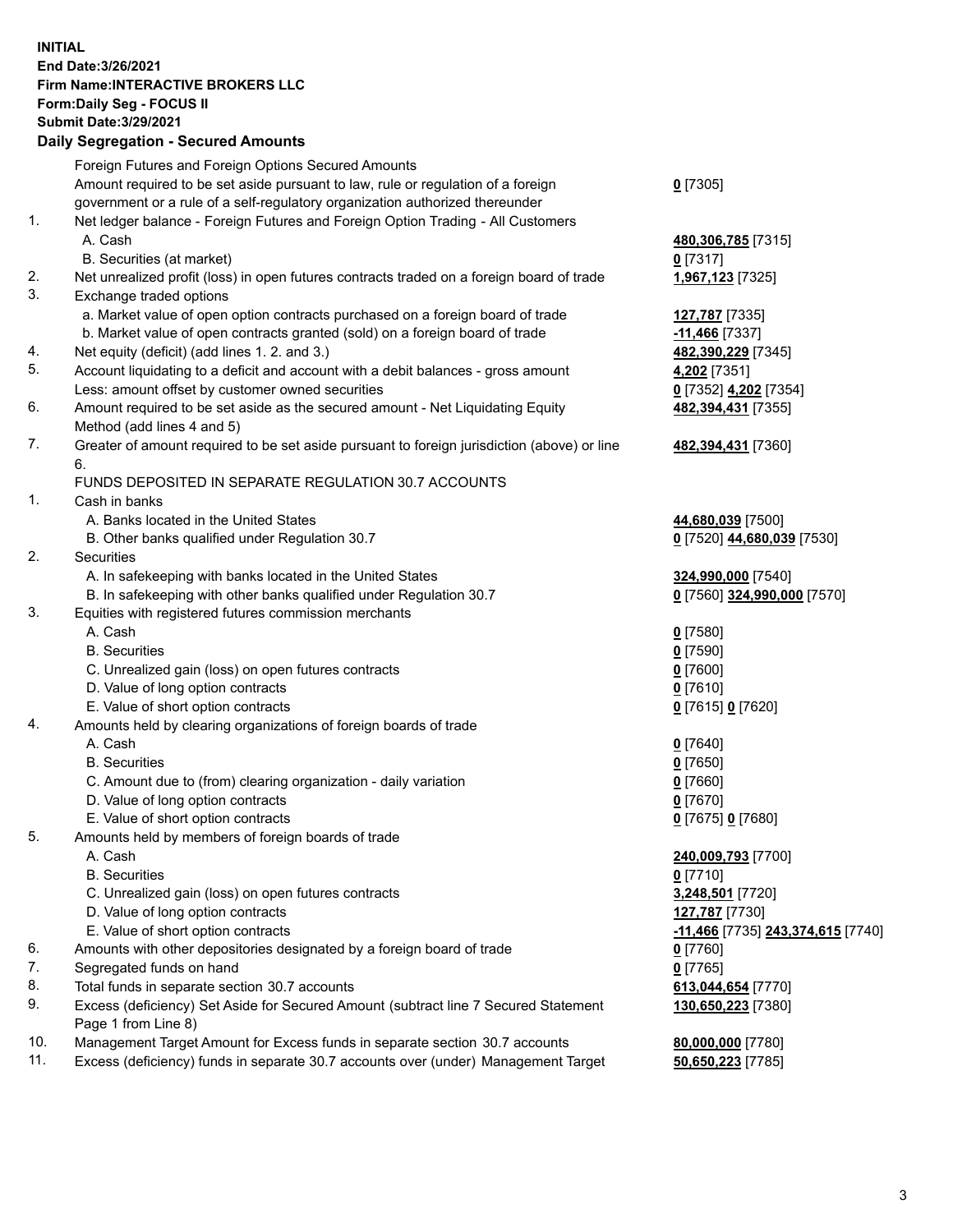**INITIAL End Date:3/26/2021 Firm Name:INTERACTIVE BROKERS LLC Form:Daily Seg - FOCUS II Submit Date:3/29/2021 Daily Segregation - Segregation Statement** SEGREGATION REQUIREMENTS(Section 4d(2) of the CEAct) 1. Net ledger balance A. Cash **6,397,892,084** [7010] B. Securities (at market) **0** [7020] 2. Net unrealized profit (loss) in open futures contracts traded on a contract market **-14,313,650** [7030] 3. Exchange traded options A. Add market value of open option contracts purchased on a contract market **255,002,828** [7032] B. Deduct market value of open option contracts granted (sold) on a contract market **-204,081,797** [7033] 4. Net equity (deficit) (add lines 1, 2 and 3) **6,434,499,465** [7040] 5. Accounts liquidating to a deficit and accounts with debit balances - gross amount **1,336,877** [7045] Less: amount offset by customer securities **0** [7047] **1,336,877** [7050] 6. Amount required to be segregated (add lines 4 and 5) **6,435,836,342** [7060] FUNDS IN SEGREGATED ACCOUNTS 7. Deposited in segregated funds bank accounts A. Cash **1,457,329,432** [7070] B. Securities representing investments of customers' funds (at market) **2,857,467,200** [7080] C. Securities held for particular customers or option customers in lieu of cash (at market) **0** [7090] 8. Margins on deposit with derivatives clearing organizations of contract markets A. Cash **1,303,471,892** [7100] B. Securities representing investments of customers' funds (at market) **964,583,589** [7110] C. Securities held for particular customers or option customers in lieu of cash (at market) **0** [7120] 9. Net settlement from (to) derivatives clearing organizations of contract markets **14,535,709** [7130] 10. Exchange traded options A. Value of open long option contracts **254,930,572** [7132] B. Value of open short option contracts **-204,096,901** [7133] 11. Net equities with other FCMs A. Net liquidating equity **0** [7140] B. Securities representing investments of customers' funds (at market) **0** [7160] C. Securities held for particular customers or option customers in lieu of cash (at market) **0** [7170] 12. Segregated funds on hand **0** [7150] 13. Total amount in segregation (add lines 7 through 12) **6,648,221,493** [7180] 14. Excess (deficiency) funds in segregation (subtract line 6 from line 13) **212,385,151** [7190] 15. Management Target Amount for Excess funds in segregation **155,000,000** [7194] 16. Excess (deficiency) funds in segregation over (under) Management Target Amount **57,385,151** [7198]

Excess